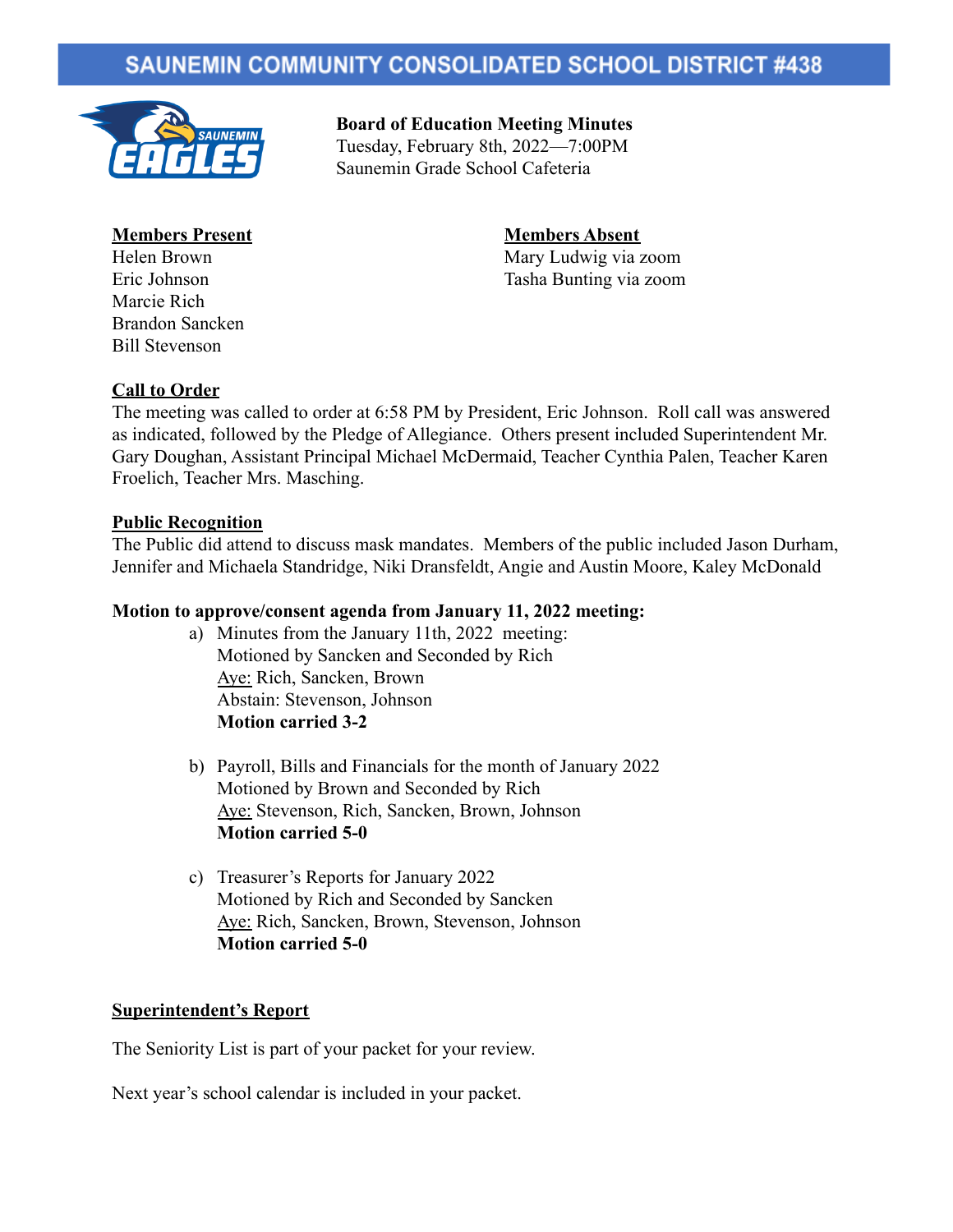Dental and Vision insurance renewals are included. Nothing has changed with those renewals from last year.

The Union approached me asking if the sick bank language in the contract could be changed to include non-certified staff. We currently have a non-certified staff member who has used all of her sick time, and the staff would like to be able to donate sick time to her. The Union members voted on it and agreed to open it to include non-certified staff.

You will see the milk renewal contract included in your packets. CloverLeaf Farms has been our milk vendor for many years.

The State Bank of Saunemin is now the State Bank of Graymont, and while we may not need to take a vote on doing business with them, last spring when the board reorganized, it voted to use the State Bank of Saunemin as its Depository of Funds. With the change, you should probably vote to update that for our records.

#### **Assistant Principal/Athletic Director**

- Junior High Basketball has ended
- One more 5th/6th grade tournament. 4th graders a part of the team. This opportunity will help them grow skills and be a part of a team.
- Girls' Volleyball is doing well. 8th graders have a 7-3 record. 7th grade team is made up of primarily 6th graders.
- Scholastic Bowl will be starting soon. Snow days pushed start dates back.
- No major discipline issues to report. Teachers primarily handle issues.
- Junior High students have been put on warning that a zero tolerance policy is in place for inappropriate comments or jokes that go too far. All policies and expectations were made clear at the beginning of the year with the reading of the handbook. Mr. McDermaid reminded everyone again of those same rules.
- Will be starting a Breakfast Club for at-risk boys in the 4th-8th grades who are frequent fliers in the office. The hope is Mr. McDermaid can connect with these boys and help them to start the day on the right foot.
- A Breakfast Club for the girls will also be looked into. Currently there are not frequent fliers in the office among the girls.

#### **Action Items**

a) Approve Resignation of Alicia Acosta Moved by Rich and Seconded by Sancken **Aye:** Sancken, Brown, Stevenson, Rich, Johnson **Motion carried 5-0**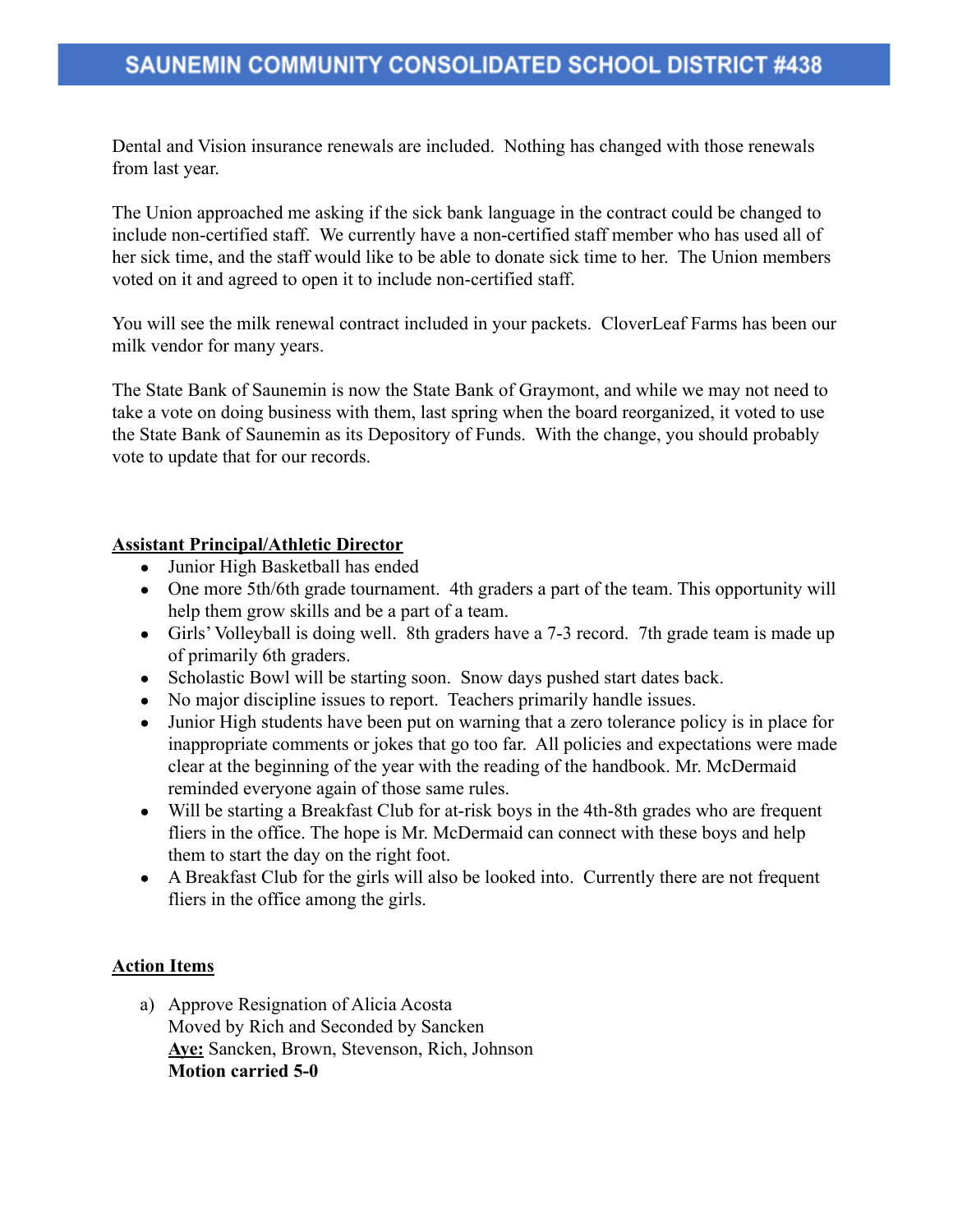- b) Approve Employment of Abby Thetard Moved by Sancken and Seconded by Rich **Aye:** Brown, Stevenson, Rich, Sancken, Johnson **Motion carried 5-0**
- c) Approve 2022-2023 School Calendar Moved by Brown and Seconded by Stevenson **Aye:** Stevenson, Rich, Sancken, Brown, Johnson **Motion carried 5-0**
- d) Approve Dental and Vision Insurance Renewals Moved by Sancken and Seconded by Rich **Aye:** Stevenson, Rich, Sancken, Brown, Johnson **Motion carried 5-0**
- e) Approve Memorandum of Understanding to extend sick bank to non-certified staff Moved by Sancken and Seconded by Rich **Aye:** Rich, Sancken, Stevenson, Johnson **Nay:** Brown **Motion carried 4-1**
- f) Approve renewal of Milk Contract with Cloverleaf Farms for 2022-2023 Moved by Brown and Seconded by Sancken **Aye:** Sancken, Brown, Stevenson, Rich, Johnson **Motion carried 5-0**
- g) Approve Designation of Depository with State Bank of Graymont Moved by Sancken and Seconded by Brown **Aye:** Brown, Stevenson, Rich, Sancken, Johnson

**Motion to Adjourn to Closed Session** *to discuss the appointment, employment, compensation, discipline, performance, or dismissal of specific employees of the public body, collective negotiating matters or deliberations concerning salary schedules for one or more classes of employees, student disciplinary cases.5 ILCS 120/2 (c),(1),(2)*

Moved by Sancken and Seconded by Rich to adjourn to closed session at 8:10 p.m. **Aye:** Brown, Stevenson, Rich, Sancken, Johnson

#### **Motion to Return to Open Session at 6:33**

Moved by Brown and Seconded by Sancken **Aye:** Stevenson, Rich, Sancken, Brown, Johnson

#### **Old Business**